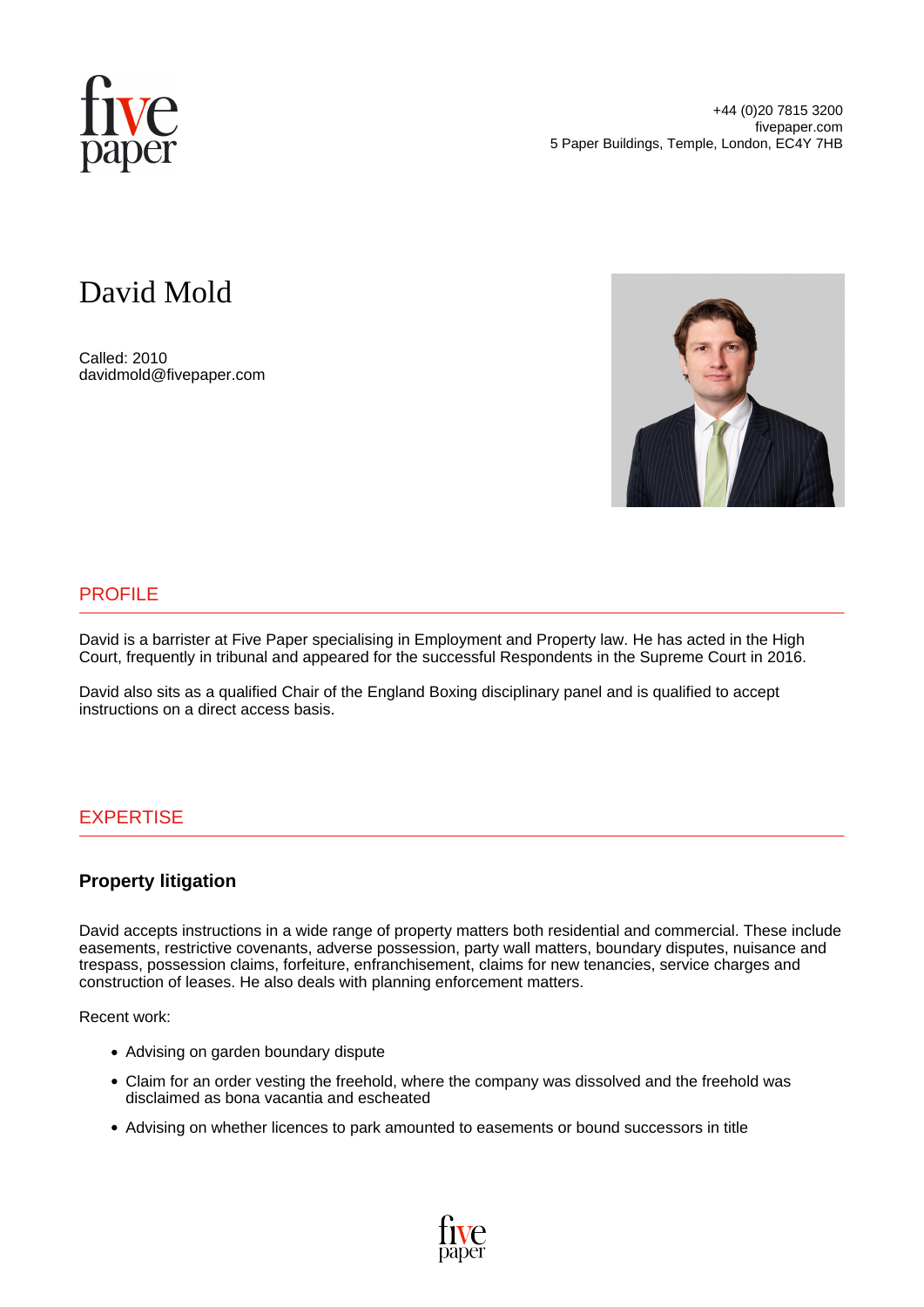- Defending a prosecution for breach of a planning enforcement notice
- Acting on behalf of the claimant in a party wall dispute involving nuisance and trespass
- A claim concerning an easement to access property to the rear
- Claim for a new lease under the 1993 Act on the basis of invalid counter-notice
- High court application for relief from forfeiture acting for a public house
- Application for the determination of the reasonableness of service charges
- Prosecuting a breach of a tree preservation order
- Advising on termination of lease under the 1954 Act
- Resisting an application in the tribunal for adverse possession under the transitional provisions
- Advising on whether a notice under s.5 of the Landlord & Tenant Act 1987 was required

#### **Inheritance and trusts**

David handles all types of probate claims, the range of claims under the Inheritance (Provision for Family and Dependants) Act 1975 and trusts disputes under TOLATA.

Recent work:

- Application for a beneficiary to recover property from deceased's home where PR's not agreeing to access terms
- Advising on effect of mutual wills and subsequent wills made by deceased
- TOLATA claim for an order for sale where defendant alleged the claimant had agreed to waive interest in property
- TOLATA claim against sibling seeking determination of the parties' respective interests in a property that had been inherited and where one party had been excluded
- Securing a sizeable sum for an adult child in a claim under the Inheritance (Provision for Family and Dependants) Act 1975
- Challenge to the validity of a will on the grounds that it was not validly executed and that the contents of it were not known or approved
- Claim for a vesting order under s.44 of the Trustees Act 1925
- Acting for an intervener in family proceedings on the basis that they had an in interest in the matrimonial home

#### **Social Housing**

David's housing work covers homelessness appeals and judicial reviews, succession, assignment, sub-letting, disrepair and EPA prosecutions, licensing, anti-social behaviour, closure orders obtaining civil orders and committals. He has particular experience with mental health/capacity and Equality Act/human rights issues.

Recent work:

• [Ciftci v LB Haringey](https://www.judiciary.uk/wp-content/uploads/2021/11/Ciftci-v-Haringey-judgment-261121.pdf) [2021] EWCA Civ 1772; Led by Stephen Evans successfully resisted an appeal brought by an appellant found to be intentionally homeless but who alleged ignorance of a relevant fact when acting in good faith.

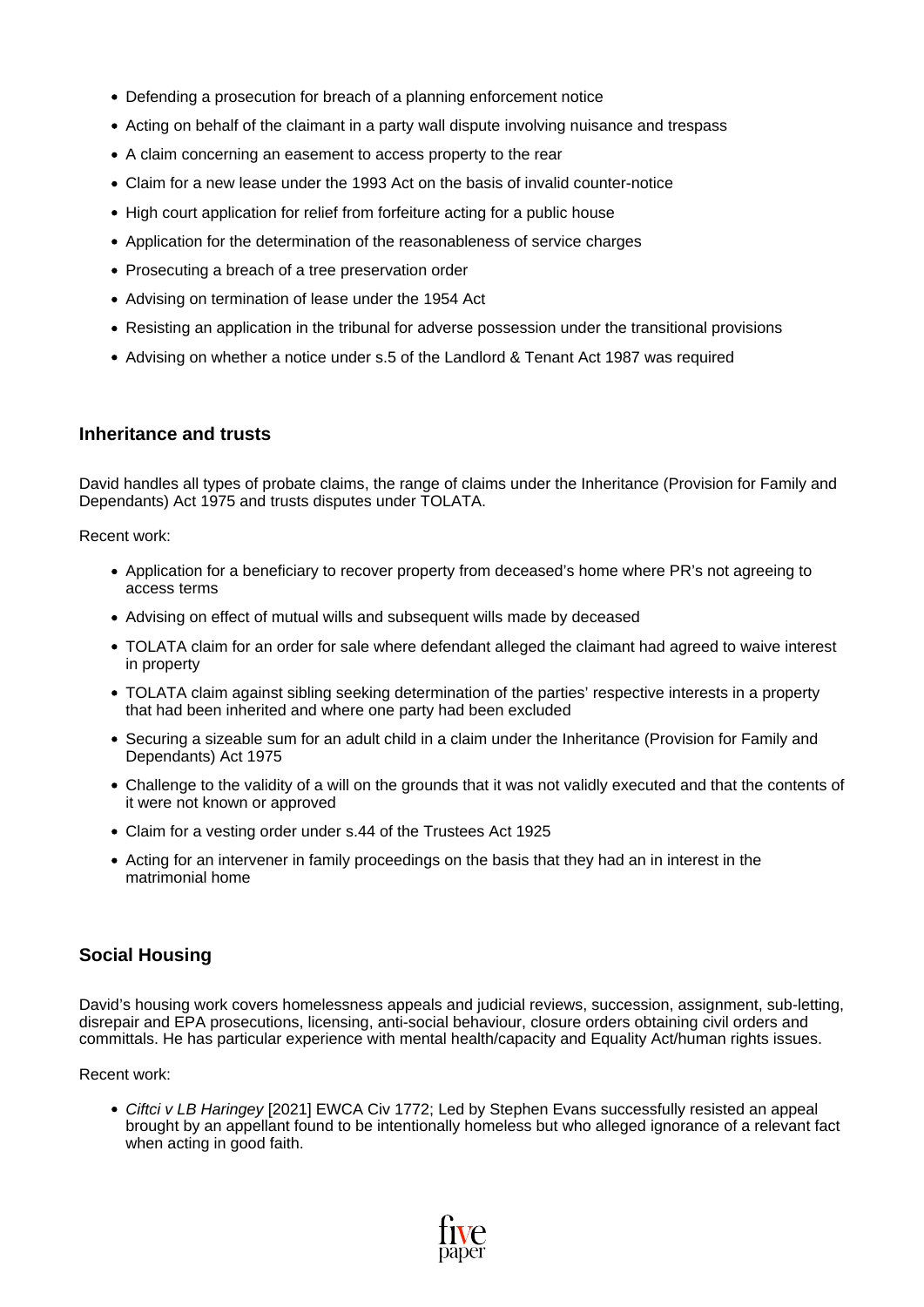- Acting for a local authority in committal proceedings for breaches of interim and final injunctions involving serious threats of violence
- Appeal to the tribunal against a decision to impose a financial penalty for breach of HMO licence
- Securing a possession order after trial on the basis that the defendant was not occupying the property as their only or principal home where Equality Act 2010 defences were raised
- Resisting an appeal under s.204 of the Housing Act 1996 against a decision that the property offered was suitable
- Obtaining a closure order of a property which was being used in the use of and sale of illegal drugs
- Defending a prosecution brought under the Environmental Protection Act 1990
- Responding to a judicial review of a decision not to provide interim accommodation
- Defending a disrepair claim relating to a long lease in which sizeable damages were being claimed
- Claim for possession in which a defence that the occupier had succeeded to the tenancy was raised
- [London Borough of Newham v Oscar,](https://www.lawtel.com/UK/Searches/5305/AC5000175) High Court (October 2017); Acted for local authority in appeal by way of case stated from Magistrates' Court, refusing to grant adjournment. The case concerned a prosecution under the Housing Act 2004.

### **Employment**

David acts on behalf of both employers and employees and undertakes a full range of employment disputes. He has experience in unfair and wrongful dismissal, breach of contract, unlawful deduction of wages, TUPE, whistleblowing, wage and working time claims and has a particular focus on discrimination and cases involving aspects of immigration law. He deals with enforcement of restrictive covenants and is also instructed in partnership disputes.

#### Recent work:

- [Taiwo & Anor v Olaigbe & Ors \[2016\] UKSC 31 \(22 June 2016\);](http://www.bailii.org/cgi-bin/format.cgi?doc=/uk/cases/UKSC/2016/31.html&query=(%5B2016%5D)+AND+(UKSC)+AND+(31)) Led junior in the Supreme Court concerning whether discrimination on grounds of immigration status amounted to discrimination on grounds of nationality
- [Hoppe v Revenue and Customs & Ors](https://www.bailii.org/uk/cases/UKEAT/2021/2020000093.html) [2021] UKEAT 2020-00009; Acting for one of the respondents in the EAT concerning the issue of whether it was acting as the agent of HMRC (the Claimant's employer) for the purposes of a whistleblowing detriment claim.
- Advising about the application of TUPE in relation to in-sourcing services
- Claim for discrimination and constructive unfair dismissal following a protracted suspension of an employee
- Resisting a claim for automatic unfair dismissal and whistleblowing relating to concerns raised about coronavirus
- Acting for an employee director in a redundancy claim
- Resisting a claim for unfair dismissal and unfavourable treatment following a protected disclosure
- Acting for an employ in a claim for constructive unfair dismissal following a unilateral change to the location of the employee's normal workplace in the absence of a mobility clause
- Resisting a claim for pregnancy discrimination and an automatically unfair dismissal claim
- Resisting a claim for failure to consult before a collective redundancy
- Acting for an employee in a breach of contract claim relating to unpaid wages